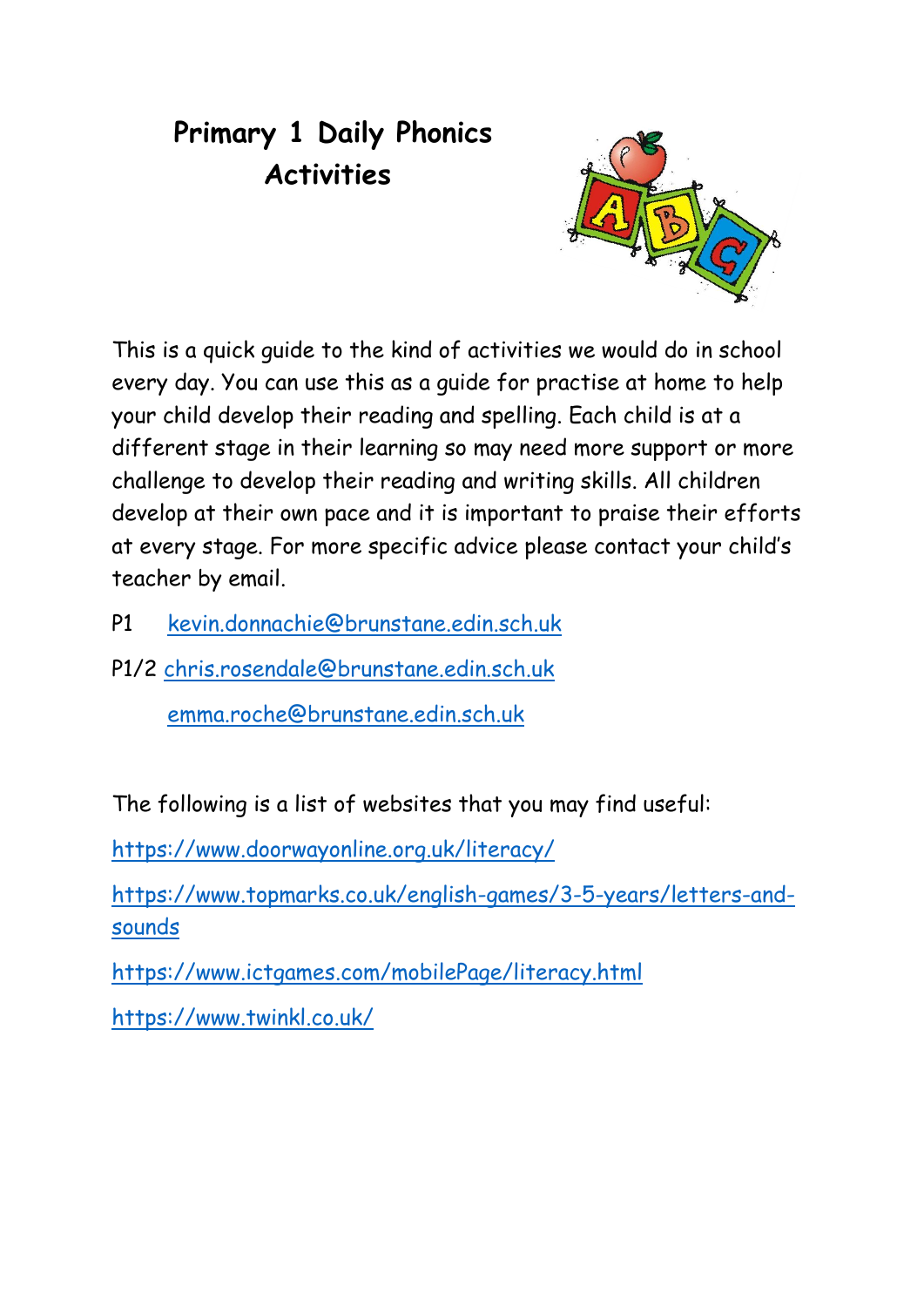## **Speed Sounds**

 $\checkmark$  Practise reading the speed sounds – remember to say the 'sound' not the letter name (for example 'ah' not 'ay' for the letter a).



- $\checkmark$  Read the sounds in a different order each time. You can also use the flashcards in your pack for this, ideas for games below can make it more fun!
- $\checkmark$  Keep it short and speedy better to do this frequently for a short time

If your child is finding some sounds tricky you could go on a sound hunt. Collect objects that start with each sound, mix them up and ask your child to match them to the correct flashcard. Take the flashcards outside and look for things starting with a sound. Keep practising the sounds that are tricky as often as possible!

Here is a song you may find useful as a guide to how to say the sounds: [https://www.youtube.com/watch?v=](https://www.youtube.com/watch?v=1Qpn2839Kro) [1Qpn2839Kro](https://www.youtube.com/watch?v=1Qpn2839Kro)

Use your flashcards to make games to practise speedy reading:

- Bingo
- Pairs
- Snap
- Tic tac toe
- Treasure hunts
- Races

Let you child be the 'teacher'! Make mistakes and see if they can spot them.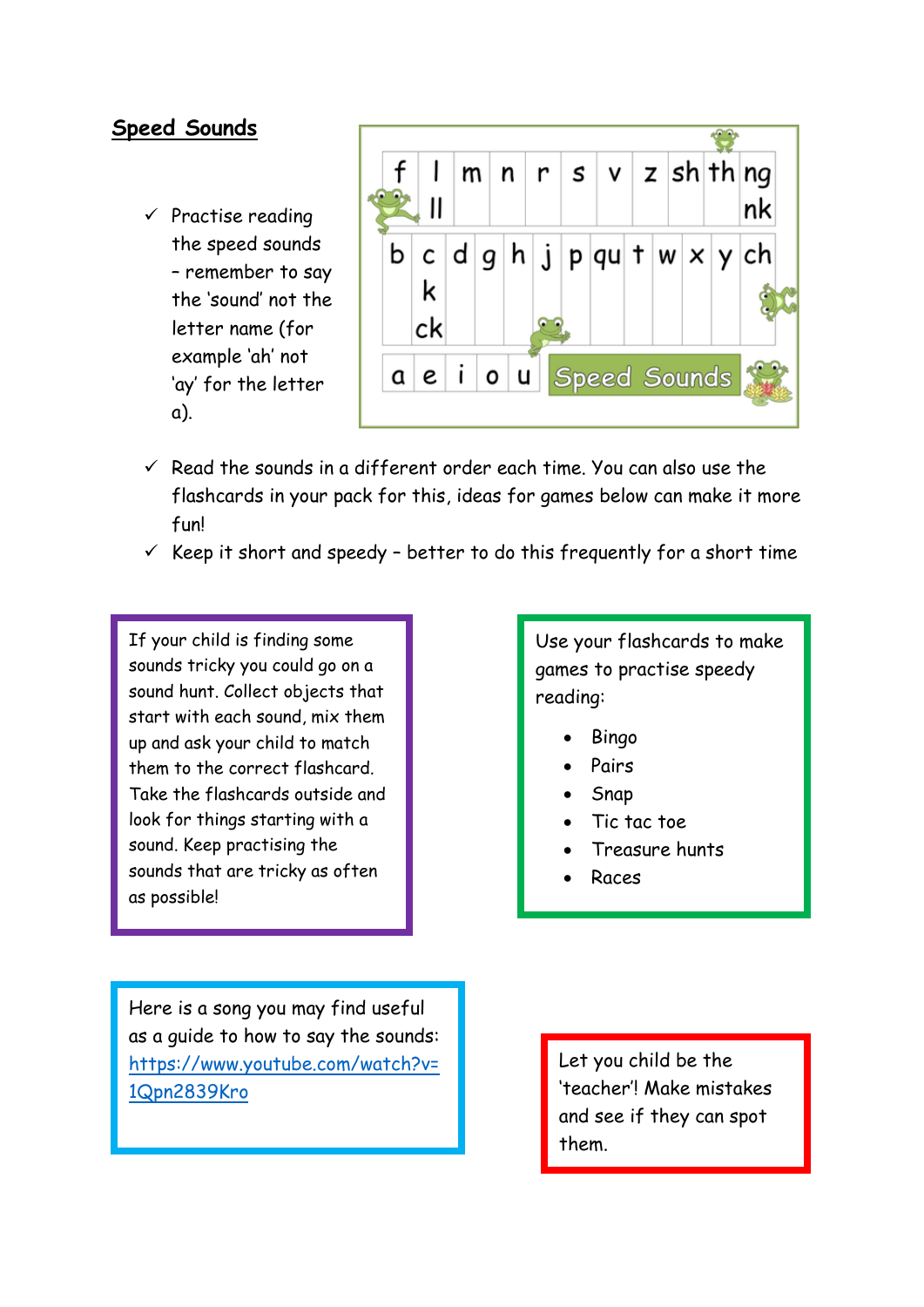## **Word Building**

- $\checkmark$  Use your flashcards to make words from the word time list
- ✓ Say the word: 'cat'
- $\checkmark$  Say it slowly to hear each sound:  $c a t'$
- $\checkmark$  Show 3 fingers, press each finger while saying each sound
- $\checkmark$  Ask, what is the first sound? Middle sound? Last sound?
- $\checkmark$  Find the flashcards and make the word
- $\checkmark$  Point to each sound to read the word:  $c a t$ , cat'



Make a game, you could try

- How many words can you make or read in a minute?
- Draw letters with chalk and jump on each sound to make a word
- Muddle up letters and give clues to the hidden word

If your child can blend sounds independently to read 3 letter words you should move onto words with 4 or more sounds (frog, tent) and use sounds with 2 letters (sh, ch, th, ng, nk).

Remember to praise! Blending sounds can be very challenging and each child will learn at their own pace. If it is not fun, then stop!

If your child needs help to blend sounds to read words you should say each sound first then the whole word, then ask your child to point to the sounds with you and copy you. Keep reading and making the words with your child until they are confident to blend independently.